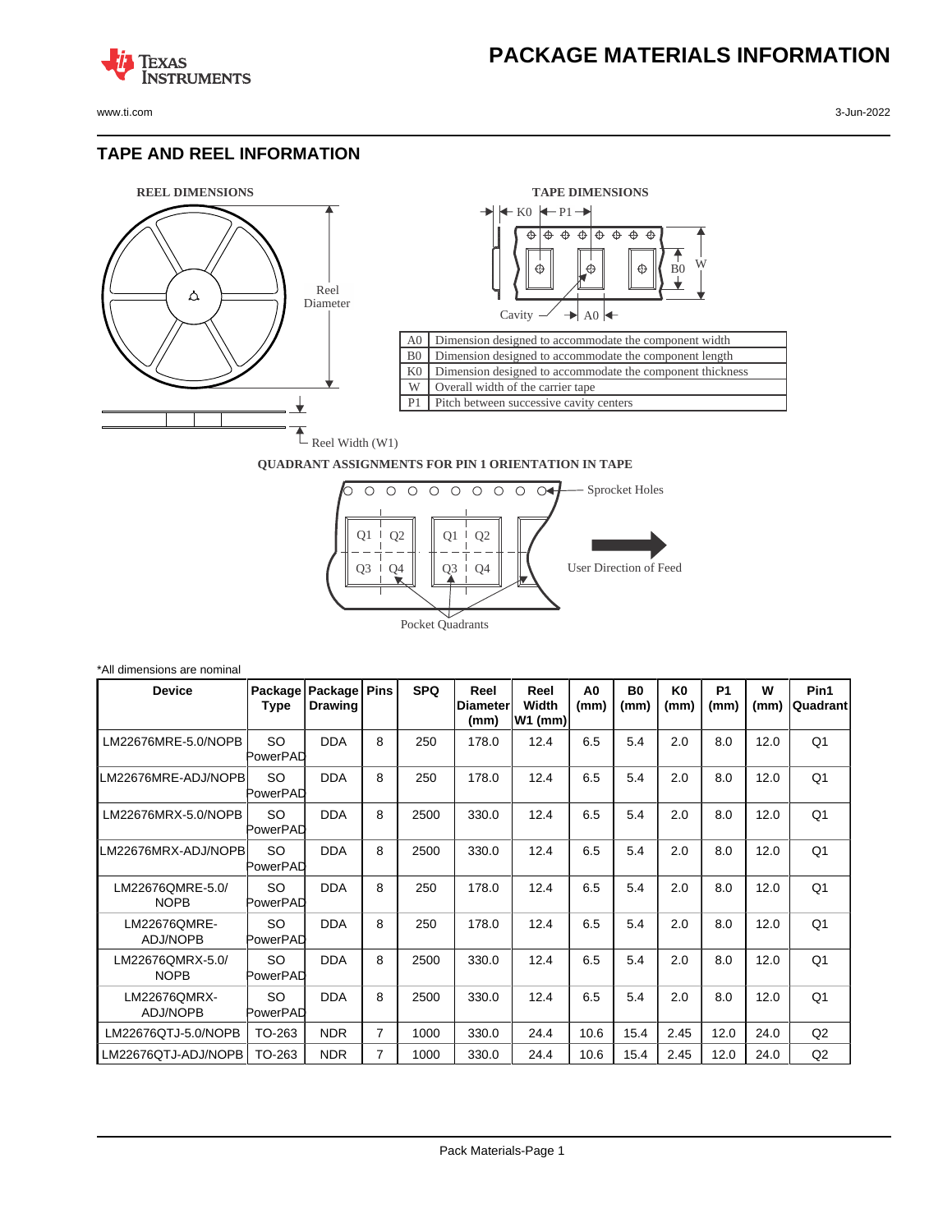# **PACKAGE MATERIALS INFORMATION**



www.ti.com 3-Jun-2022

| <b>Device</b>            | Type   | Package   Package   Pins<br>Drawing |   | <b>SPQ</b> | Reel<br><b>IDiameter</b><br>(mm) | Reel<br>Width<br> W1 (mm) | A <sub>0</sub><br>(mm) | B <sub>0</sub><br>(mm) | K0<br>(mm) | P <sub>1</sub><br>(mm) | W<br>(mm) | Pin1<br>lQuadrant l |
|--------------------------|--------|-------------------------------------|---|------------|----------------------------------|---------------------------|------------------------|------------------------|------------|------------------------|-----------|---------------------|
| LM22676QTJE-5.0/NOPB     | TO-263 | <b>NDR</b>                          | 7 | 250        | 178.0                            | 24.4                      | 10.6                   | 15.4                   | 2.45       | 12.0                   | 24.0      | Q2                  |
| LM22676QTJE-<br>ADJ/NOPB | TO-263 | <b>NDR</b>                          |   | 250        | 178.0                            | 24.4                      | 10.6                   | 15.4                   | 2.45       | 12.0                   | 24.0      | Q2                  |
| LM22676TJ-5.0/NOPB       | TO-263 | <b>NDR</b>                          | 7 | 1000       | 330.0                            | 24.4                      | 10.6                   | 15.4                   | 2.45       | 12.0                   | 24.0      | Q2                  |
| LM22676TJ-ADJ/NOPB       | TO-263 | <b>NDR</b>                          |   | 1000       | 330.0                            | 24.4                      | 10.6                   | 15.4                   | 2.45       | 12.0                   | 24.0      | Q2                  |
| LM22676TJE-5.0/NOPB      | TO-263 | <b>NDR</b>                          |   | 250        | 178.0                            | 24.4                      | 10.6                   | 15.4                   | 2.45       | 12.0                   | 24.0      | Q2                  |
| LM22676TJE-ADJ/NOPB      | TO-263 | <b>NDR</b>                          |   | 250        | 178.0                            | 24.4                      | 10.6                   | 15.4                   | 2.45       | 12.0                   | 24.0      | Q <sub>2</sub>      |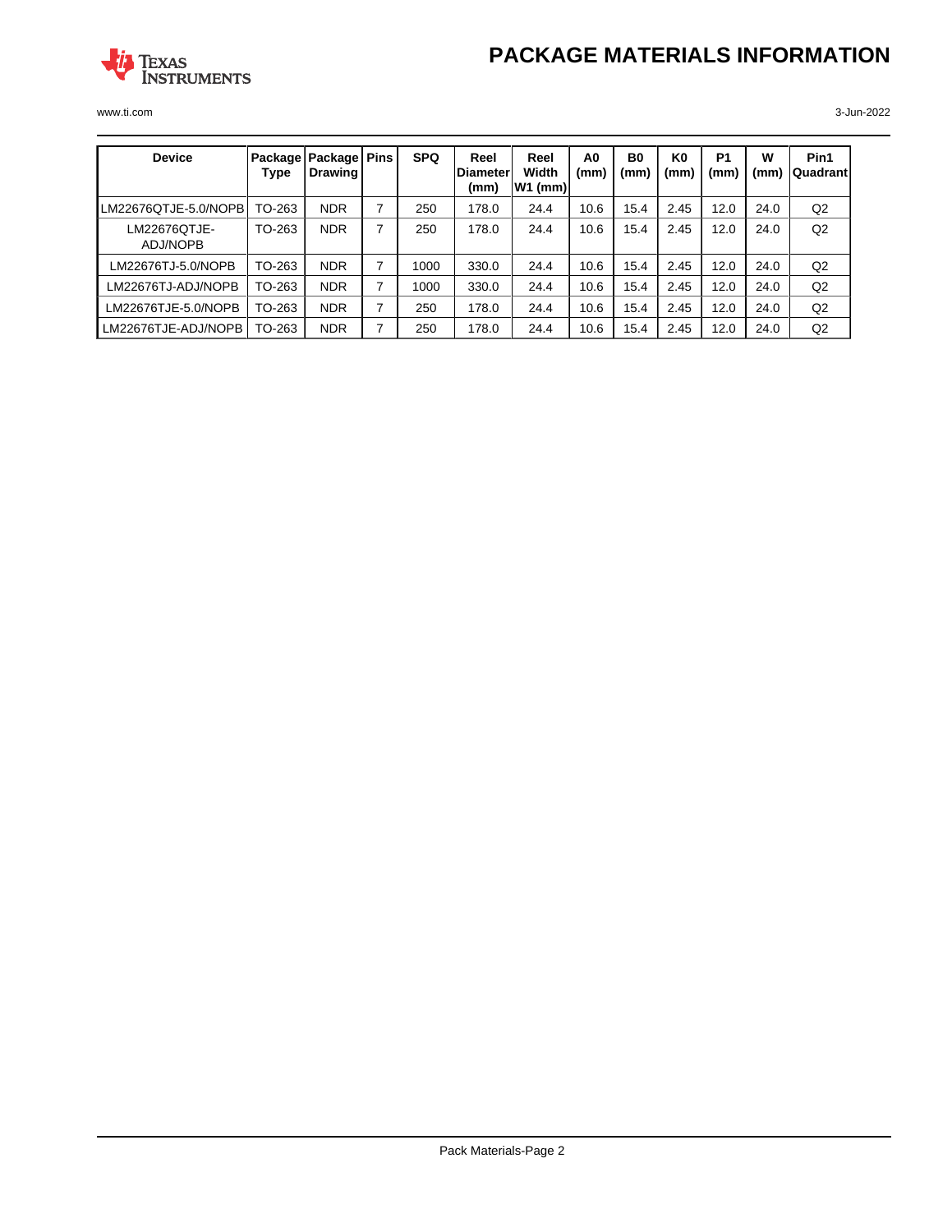

www.ti.com 3-Jun-2022

# **PACKAGE MATERIALS INFORMATION**



| <b>Device</b>                   | Package Type | <b>Package Drawing</b> | <b>Pins</b> | <b>SPQ</b> | Length (mm) | Width (mm) | Height (mm) |
|---------------------------------|--------------|------------------------|-------------|------------|-------------|------------|-------------|
| LM22676MRE-5.0/NOPB             | SO PowerPAD  | <b>DDA</b>             | 8           | 250        | 208.0       | 191.0      | 35.0        |
| LM22676MRE-ADJ/NOPB             | SO PowerPAD  | <b>DDA</b>             | 8           | 250        | 208.0       | 191.0      | 35.0        |
| LM22676MRX-5.0/NOPB             | SO PowerPAD  | <b>DDA</b>             | 8           | 2500       | 356.0       | 356.0      | 35.0        |
| LM22676MRX-ADJ/NOPB             | SO PowerPAD  | <b>DDA</b>             | 8           | 2500       | 356.0       | 356.0      | 35.0        |
| LM22676OMRE-5.0/NOPBI           | SO PowerPAD  | <b>DDA</b>             | 8           | 250        | 208.0       | 191.0      | 35.0        |
| LM22676QMRE-<br><b>ADJ/NOPB</b> | SO PowerPAD  | <b>DDA</b>             | 8           | 250        | 208.0       | 191.0      | 35.0        |
| LM22676QMRX-5.0/NOPB            | SO PowerPAD  | <b>DDA</b>             | 8           | 2500       | 356.0       | 356.0      | 35.0        |
| LM22676QMRX-<br><b>ADJ/NOPB</b> | SO PowerPAD  | <b>DDA</b>             | 8           | 2500       | 356.0       | 356.0      | 35.0        |
| LM22676QTJ-5.0/NOPB             | TO-263       | <b>NDR</b>             | 7           | 1000       | 367.0       | 367.0      | 35.0        |
| LM22676QTJ-ADJ/NOPB             | TO-263       | <b>NDR</b>             | 7           | 1000       | 367.0       | 367.0      | 35.0        |
| LM22676QTJE-5.0/NOPB            | TO-263       | <b>NDR</b>             | 7           | 250        | 210.0       | 185.0      | 35.0        |
| M22676QTJE-ADJ/NOPB <b>I</b> -  | TO-263       | <b>NDR</b>             | 7           | 250        | 210.0       | 185.0      | 35.0        |
| LM22676TJ-5.0/NOPB              | TO-263       | <b>NDR</b>             | 7           | 1000       | 367.0       | 367.0      | 35.0        |
| LM22676TJ-ADJ/NOPB              | TO-263       | <b>NDR</b>             | 7           | 1000       | 367.0       | 367.0      | 35.0        |
| LM22676TJE-5.0/NOPB             | TO-263       | <b>NDR</b>             | 7           | 250        | 210.0       | 185.0      | 35.0        |
| LM22676TJE-ADJ/NOPB             | TO-263       | <b>NDR</b>             | 7           | 250        | 210.0       | 185.0      | 35.0        |